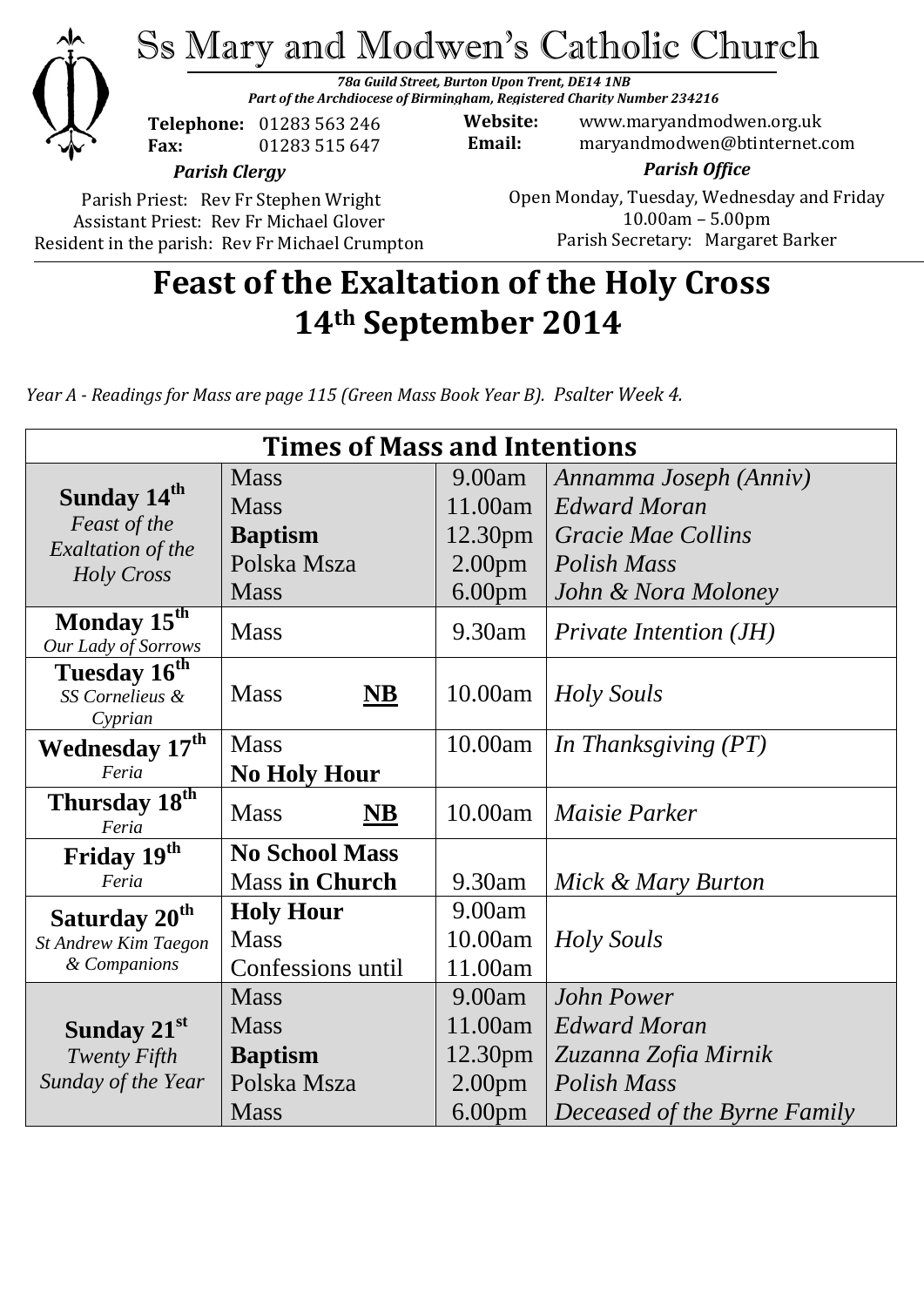### **Please pray for all the sick and housebound of the Parish:**

Kathleen Benson, David Hughes, Eileen Lee, Pat Bolton, Mary Burnside, David Hastilow, Maureen & Sidney Parker, Irene Hill, Olive Wilson, Eve Goode, Sarah Pursglove, Marjorie Staley, Marie Gibson, Martin Halligan, Martin Goddard, Merlin Joseph, Mary Hyde, Baby Katie, Betty Gould, Michael Wright, Tony Kerr-Delworth, Fr Bernard Shaughnessy, Mary Conway, Baby Tomasz Weedon, Kay Elizabeth Webster, Kirsty Freeman, Peter Hunt, Jonjo Finnegan, Michael Cobley, Russ Simpson, Brian & Rita Baldock, Joe & Marg Emery, Baby Niamh Rodriguez, Sylvia Breen, John Wain, Fr Rob Taylerson, Pete & Sue Hughes, Baby James Kersey, Baby Elsie-Mae Freeman, Anne Cope, Alastair Furness, Damian Walsh, Arthur Walsh, Thomas McHugh, David Priest, Viv Saunders, Roz Fleetwood, James Cull, Isabel Kinsella, Paddy Griffin, Zoe Bellamy, Pat Ford, Rachel Smith, Joyce Powley.

## **Lord Grant Eternal Rest to those who have died recently:**

**Offertory Collection:** £346.79 (non Gift Aid); £472.50 (Gift Aid) Standing orders £460 (Gift Aid) thank you for your generosity.

Building & Development Fund – £356.63 Building & Development Fund running total: -£21,114.02 (minus)

This Weekend – Second Collection – Building & Development Fund Next Weekend – Second Collection – Building & Development Fund  $28<sup>th</sup>$  September – Retiring Collection – Father Hudson's Society

### **For Next Sunday 21st September: - Please Pray for the Priests READERS and Seminarians of the Diocese:**

C Pickering, P Molloy, W Moloney **EUCHARISTIC MINISTER** Sunday – Rev Fr Salvatore Musella

J Joseph, J Fisher, M Noble Monday – Rev Fr Joseph Narikuzhi J Gibson, A Tuhey Tuesday – Rev Fr Philip Newbold L Farrington, K Farrell, A Dyche Wednesday - Rev Fr David Newell **TEA & COFFEE** Thursday – Very Rev Canon Michael Neylon Lee & Roger/Sue & Lila/ Rachel & Margaret Friday - Rev Fr Joseph Nguyen Thac Quang **CASHIERS** Saturday – Rev Fr Peter Nguyen Tien Dac Margaret & Carol Sunday Next – Rev Fr Linh Nguyen Ta Hanh **CHURCH CLEANING**

Marie, Rose & Sarah

#### **FLOWERS**

Jean & Jeanette **PIETY SHOP**

Sarah & Marc, Helen, Sarah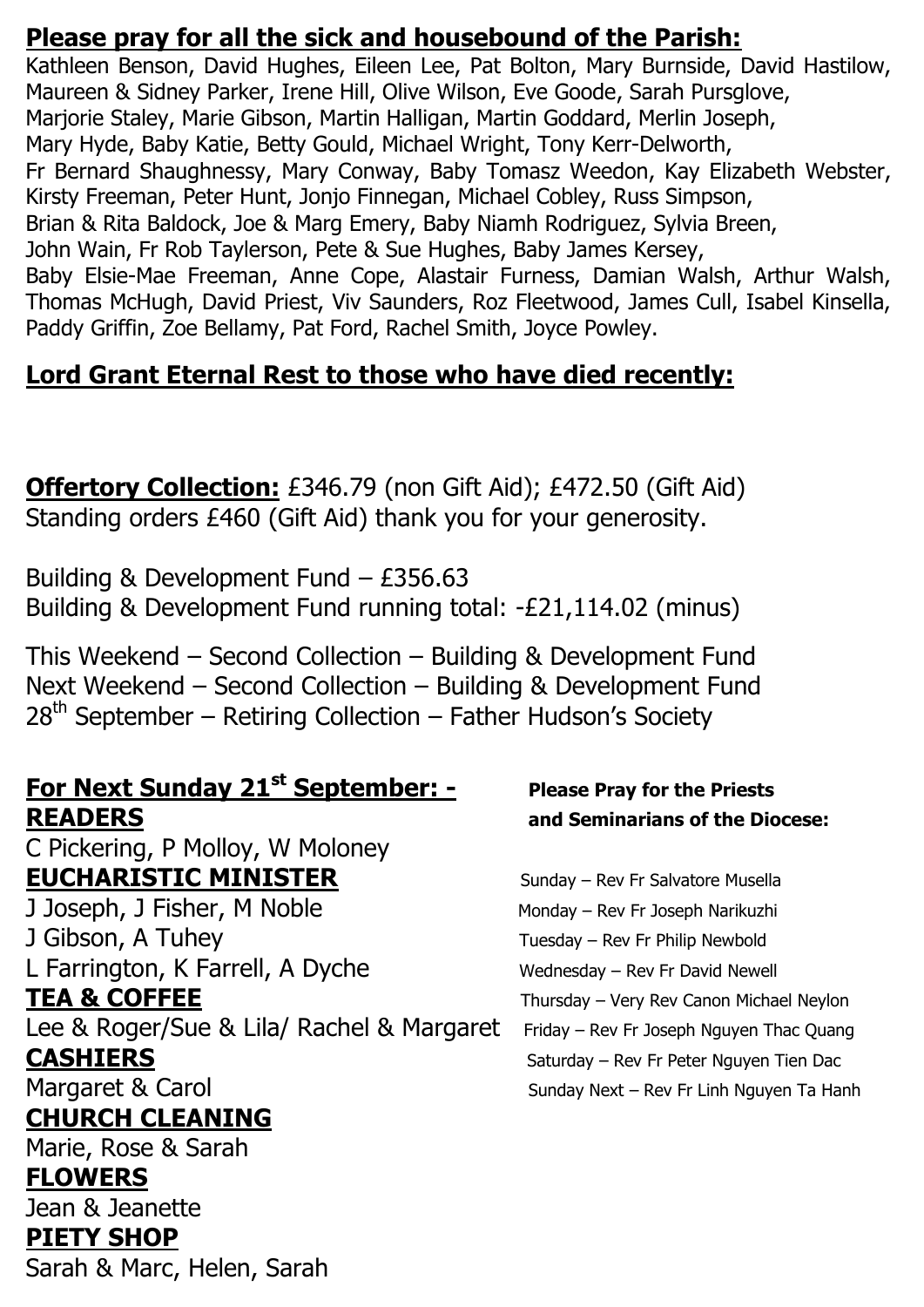**RCIA:** In the Autumn we will be offering sessions for adults who are discerning whether they wish to become Roman Catholics. For more information please speak to Fr Stephen or Fr Michael.

**SACRAMENTAL PREPARATION FOR HOLY COMMUNION AND CONFIRMATION:** In the Autumn we will be offering sessions for children who are at an age to prepare for those Sacraments and do not attend St Modwen's Primary School. Children in Year 3 and above are at an age for Holy Communion, children in Year 6 and above are at an age for Confirmation. Application forms are available at the Parish Office.

**TOUR OF NEW ST MODWEN'S SCHOOL:** You are invited to a tour of the new school site on Friday  $26<sup>th</sup>$  September after the school Mass in the morning or from 2.30–3.30pm the same day.

**ST MODWEN'S SCHOOL** is advertising for a Deputy Head Teacher post and for a class Teacher post. Please see website for further details of the posts. [www.st-modwens.staffs.sch.uk](http://www.st-modwens.staffs.sch.uk/)

**SOWING THE SEEDS MARYVALE CATHECHESIS COURSE:** As from 2<sup>nd</sup> October we will be hosting a Catechetical Course run by Maryvale Institute here in the parish over 12 Thursday evenings. If you are interested please fill out the short form (at the back of church or Stephen Room) and hand to one of the priests or the parish office.

**40 HOURS DEVOTION:** 40 hours of Exposition of the Blessed Sacrament praying for vocations to the priesthood and religious life. A great time of prayer for the parish for an important intention. See poster for more information about the times of Mass and Exposition. Please sign up at the back of church for hour prayer slots. There will be a 'bring and share' after the final Mass on  $11<sup>th</sup>$  October.

**UCM:** The next meeting will be this Tuesday 16<sup>th</sup> September 7.30pm in the Parish Centre. There will a demonstration of card making, would members please support this if you are able. Non members very welcome to attend. **PARISH LOTTERY:** Last week- 99 numbers played. Winning No - 134, Alison Simpkins - £49.50. Congratulations, your cheque can be collected this weekend.

**200 CLUB:** Prizes for August 2014 are:  $1^{st}$  – 60 – Mr C Culver,  $2^{nd}$  – 39 – Mrs M Noble, 3rd – 232 – Mr G Seaborn. August Prizes can be collected and subscriptions for 2014 can paid after the 9am & 11am Masses on Sunday 21st September You can, of course, place subscriptions in an envelope marked with your NAME & NUMBER and hand it in at the presbytery, if you so wish. There are quite a few numbers not yet taken up. So, if you would like to subscribe, please see Mike Pearson or contact the Parish Office.